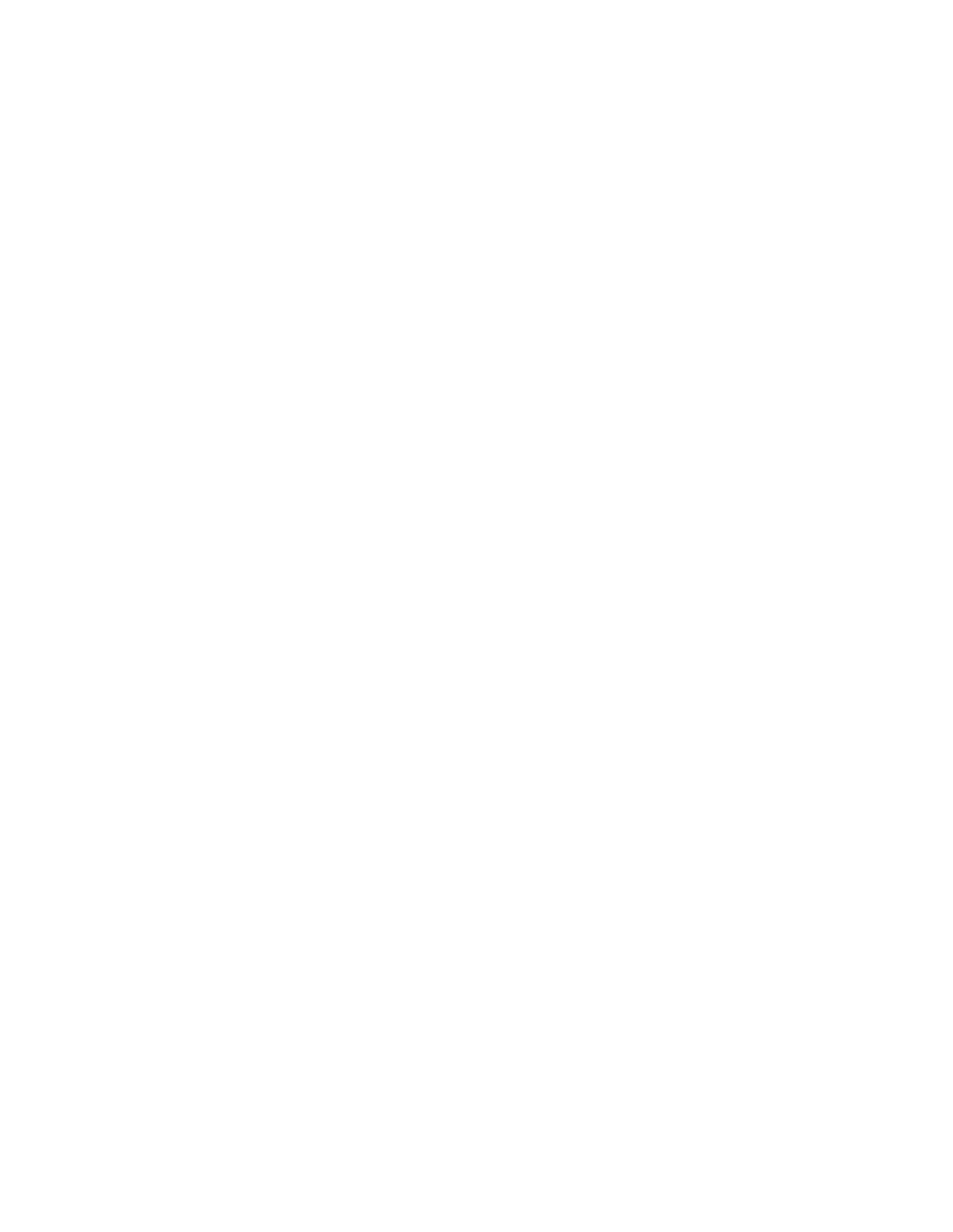## **GO Virginia Region 9 Innovation & Entrepreneurship Taskforce Group Entrepreneurship Ecosystem Workgroup January 7, 2019 70 Main Street, Warrenton, VA 2:00 pm to 3:00 pm**

### **MINUTES**

**In attendance:** Jim Cheng, Tom Click, Miles Friedman

**Absent:** Leigh Middleditch, Pace Lochte

**Guests**: Denise Hubbard, UVA Economic Development; Renee Younes, Regional Manager Mason Enterprise Center (MEC) Fauquier; Jennifer Goldman, President, Resonance, LLC

**Staff**: Shannon Holland; Helen Cauthen

**Welcome:** Jim Cheng called the meeting to order at 2:02 pm and asked all attending to introduce themselves.

**Public Comments:** There were no public comments.

**Minutes from November 19, 2018 Meeting:** Shannon Holland noted that the word Agenda should read Minutes.

*Tom made a motion to accept the Meeting Minutes with the one correction noted. Miles Friedman seconded the motion. The motion carried.* 

**Workgroup Membership:** Jim Cheng indicated that Elizabeth Smith has stepped down from serving on the Entrepreneurship Ecosystem Workgroup due to business commitments. She will still serve on the Council and the Innovation & Entrepreneurship Task Force Group.

#### **Regional Entrepreneurship Assessment**

Jim Cheng opened the floor to discuss reactions to the TEConomy assessment as well as possible priorities for the workgroup. Miles Friedman shared background on how Fauquier County had gone from zero business resource centers to three in a short time. The Fauquier County Board of Supervisors (BOS) now fully funds the program with a budget of about \$400,000. The BOS see the value of the centers as growing the tax base and supporting local businesses. It was also critical for the local Chamber to actively support the projects. Renee Younes and Jennifer Goldman both indicated that it is important to gauge needs of the community before creating a center as each of the three Fauquier centers provide different primary services ranging from free drop-in services, co-working space, virtual working to oneroom offices. It was also noted that services and programming such as SBDC, Workforce Services, Chamber mentors or networking were different at each location, as well. Miles